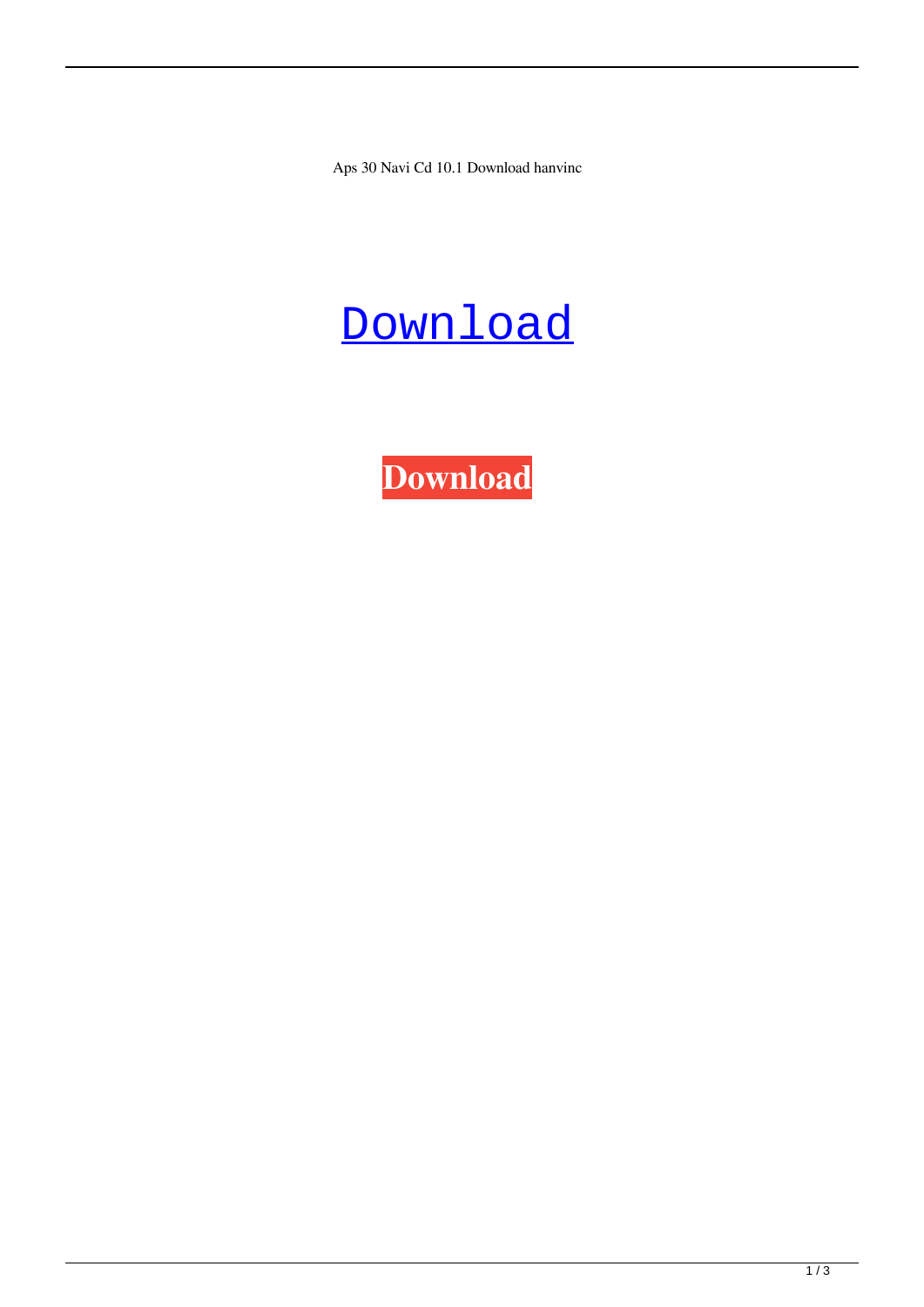\end{tabular} \end{document} Q: How can I configure phpunit to run tests in parallel on same host? I have been using PHPUnit for my project. I use phpunit --testsuite=Extensions to run all my tests. Problem is, when I run this command I run one test per thread on one host. This means I need 30+ hosts and 30+ virtual environments to run the tests. Is it possible to execute the test with one virtual environment with multiple thread on one host? I've also tried to use phpunit --bootstrap /var/www/dev/vendor/autoload.php phpunit.xml, but then I get a fatal error Fatal error: Uncaught Exception: Error creating test case class: Class not found A: Add the phpunit option --parallel-instances (note that this means you'll have to make sure your test require the same packages and test classes in each test, otherwise they won't run in parallel). Parallel instances run tests in parallel on a single host machine. Tests do not have to be test classes; any PHP file will do. The parallel-instances option may be specified multiple times, up to the number of CPUs available to the test running. It defaults to 1, which will only run one test at a time, regardless of how many CPUs there are on the host. New Website For The Memphis Grizzlies & New Memphis Grizzlies App The Memphis Grizzlies and its fans got a lot to talk about this weekend. The Grizzlies announced their moves for the new year, and they went public about their plans to create a new mobile and web application for their fans. The Grizzlies have had a Mobile application on the market for some time now. It had a lot of room for improvement, so the team came up with a new application that will be coming out this year. The application will be available for Android and iOS devices. The Memphis Grizzlies revealed that a new Memphis Grizzlies team mobile application will be launched in the new year. The new application will be available on both Android and iOS devices. The application will give the fans a wealth of details, such as player information, stats, schedule, tickets, etc. There are even live streams and social media. The team is calling this app the "Gri